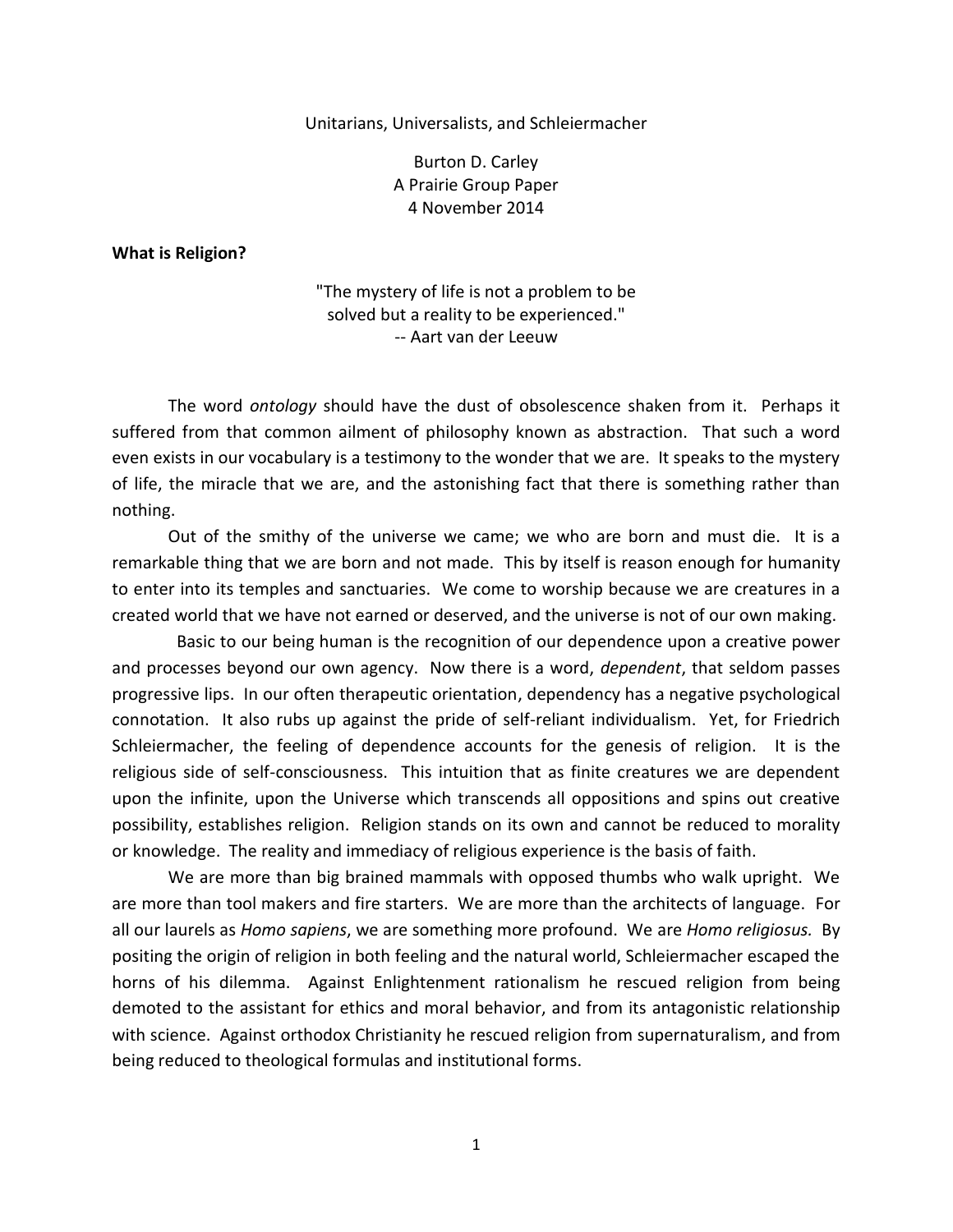Between arid Deism and argumentative orthodoxy, Schleiermacher found a third way grounded in what he called piety. Piety is a feeling, a response to the consciousness of the roots of our nature imbedded in the Infinite and Eternal. It is the inward recognition that we live and have our being in Divinity or the Universe or the World-Spirit or God. It is the feeling that the same being and life that flows through the individual is found in All. It is surrender to the experience of Wholeness.

*Piety* is another word seldom heard among us. I have not noticed it on a top ten list of Unitarian Universalist values, nor for that matter *surrender*. Perhaps we associate piety with that tongue-in-cheek rendering of a Puritan as person who fears that someone, somewhere, is having a good time. In this way piety is related to austerity and repression. Perhaps we have taken to heart all those encounters between Jesus and the Pharisees in the Gospels that often ended with the pious ones being called hypocrites, and not in a polite tone.

I remember a time when serving on the UUA Board of Trustees how our president, Bill Sinkford, unintentionally created an Association wide controversy by promoting the use of reverence in our worship and vocabulary. Schleiermacher once described piety as a glorious reverence as exalting as humbling which is our relation to the Whole. This reminds me of the time I preached a sermon on humility at a GA worship service. The congregation was largely unmoved. Perhaps it was the early hour. Perhaps it was the preacher and not the topic.

For over two decades I have been traveling annually to Transylvania to be in relationship with the partner church of the Church of the River, and it took awhile before I could recognize what was so spiritually attractive. I had no interest in reforming our brothers and sisters of faith, bending them toward the likeness of American Unitarian Universalism. I was not motivated to inform them of their own needs, or to define our relationship primarily in terms of material assistance. After my first visits I could no longer be considered a tourist. What I finally came to understand was that I received something from them I rarely experience in the States. I can only call it the feeling of piety, the attitude of religious sincerity that is not casting about for its identity, a warm reverence, and humility at home and in worship bereft of the need to prove relevance or importance. There is little discourse on the topic of religion and more expression of being religious without apology. There are, of course, culturally differences that account for some of this, yet I remain surprised at the discovery of a spiritual bond based on piety.

Religion, for Schleiermacher, is an inner experience related to piety. True religion is never secondhand but "a sense and taste for the Infinite." (*On Religion*, originally published 1898, Forgotten Books, 2012, p. 30) "It is the first contact of the universal life with an individual." (ibid, p. 43) And "...the aim of all religion is to love the World-Spirit and joyfully to regard his working...." (ibid, p. 65)

According to Professor Luke Timothy Johnson of Emory University, there are three major approaches to the definition of religion. (*Early Christianity: The Experience of the Divine*,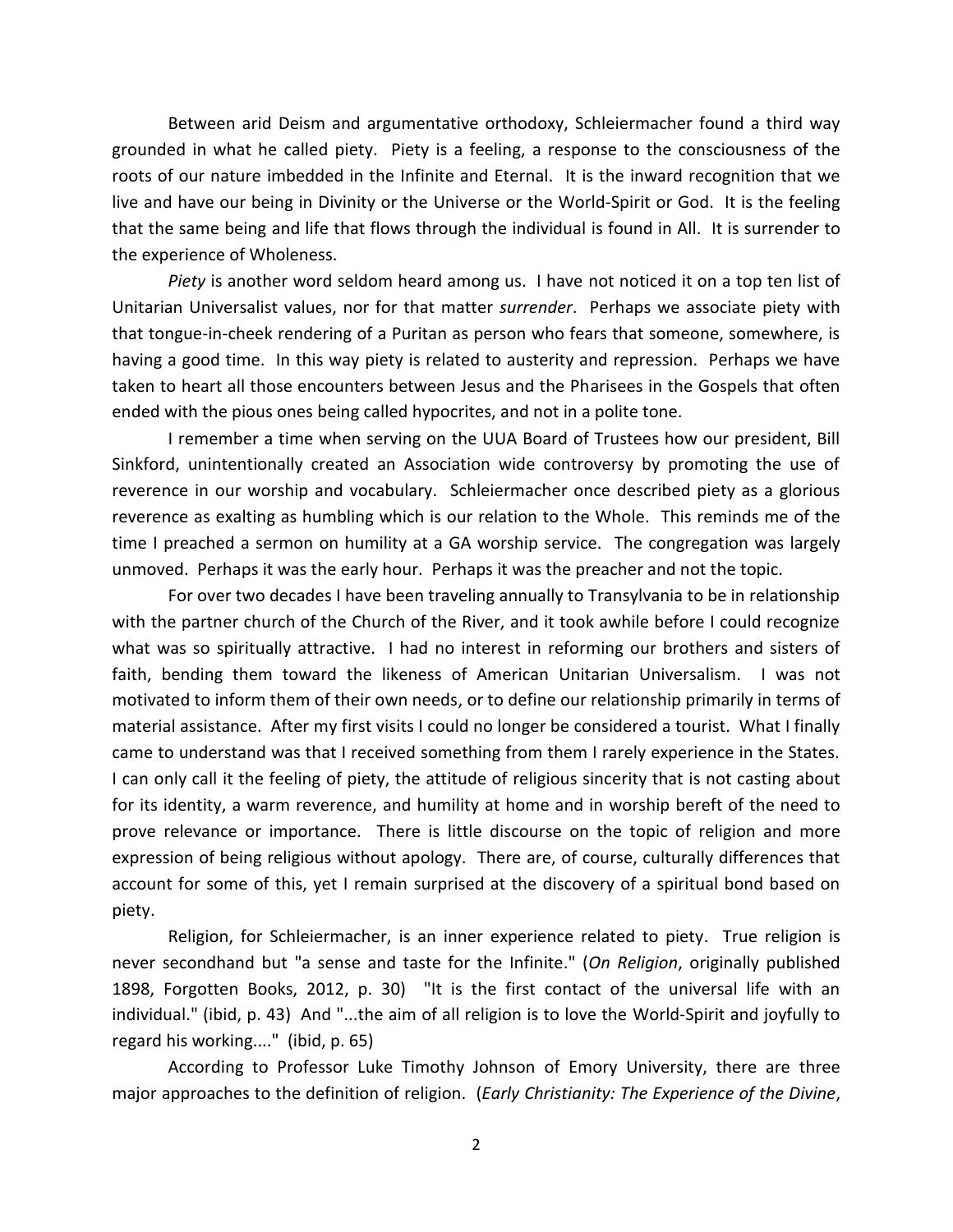The Teaching Company, 2002, p. 8) The essential definition seeks to identify a central aspect of religion to distinguish what it is and is not. The functional definition seeks to describe what a religion does for the individual or for the group. The descriptive definition does not begin with an idea about what religion is, as illustrated by doctrines, beliefs, rituals, sacred texts. Nor does it begin with the purposes religion serve like social solidarity and identity. Rather, its focus is on the phenomenology of religion. In this approach religious experience plays a prominent role. Religion may be thought of as the experience of what is Holy or Real or Ultimate or the Ground of Being, and convictions about the experience that issue forth into a way of life.

One quality that identifies Schleiermacher as a liberal in the Protestant tradition is that he begins religion not with divine revelation from on high, but down below in human experience. The feeling of absolute dependence gives rise to the Other, but direct knowledge of God is not possible. We cannot remove ourselves from the World and spy on God. Therefore he uses a variety of terms for the Holy, and cautions that "it is not necessary that the Deity should be presented as also one distinct object." (On *Religion*, p. 50) Schleiermacher was ever vigilant against anthropomorphic conceptions of God.

Religious experience is at the heart of early Christianity. Jesus clearly had some sense of a call as prophet to his people that included a highly developed relationship with his God. The uniqueness of Jesus as Christ for Schleiermacher is not found in metaphysical doctrines or miraculous origins. It is found in his "God-consciousness" so highly attuned that he became a mediator for that consciousness to a supreme degree. Sin is not inherited from Adam and Eve but the lack of piety or the absence of the feeling of being joined to All in humanity and the Universe. Sin is separation and Jesus becomes the vehicle through which one may come to gain union with the Holy and humanity.

The beginning of Christianity takes place in what we call "the resurrection experience." One can say that the life and teachings of the historical Jesus only became important after what God is claimed to have done through his death and resurrection. In the phenomenological approach to religion the question is not how or if a resurrection took place. Rather, the key is the claim of powerful encounters with the risen Christ. The conviction of the experience is that Jesus became the source of the "life-giving Spirit" (I Cor. 15:45). Jesus mediated the power of God experienced as personal, transcendent and transforming. The experience and conviction translated into changed hearts and lives.

One may interpret the remarkable spread of Christianity throughout the Mediterranean not as the triumph of winning minds through argument, but as the efficacy of its spiritual power felt in the lives of people. The gift of the Holy Spirit, an experience of transcendent power, marked all its rituals and expressions from baptism to speaking in tongues to common meals to healing to prayer and visions. The outcome was a sense of empowerment that enabled people to overcome difficulties and enter into a new kind of life.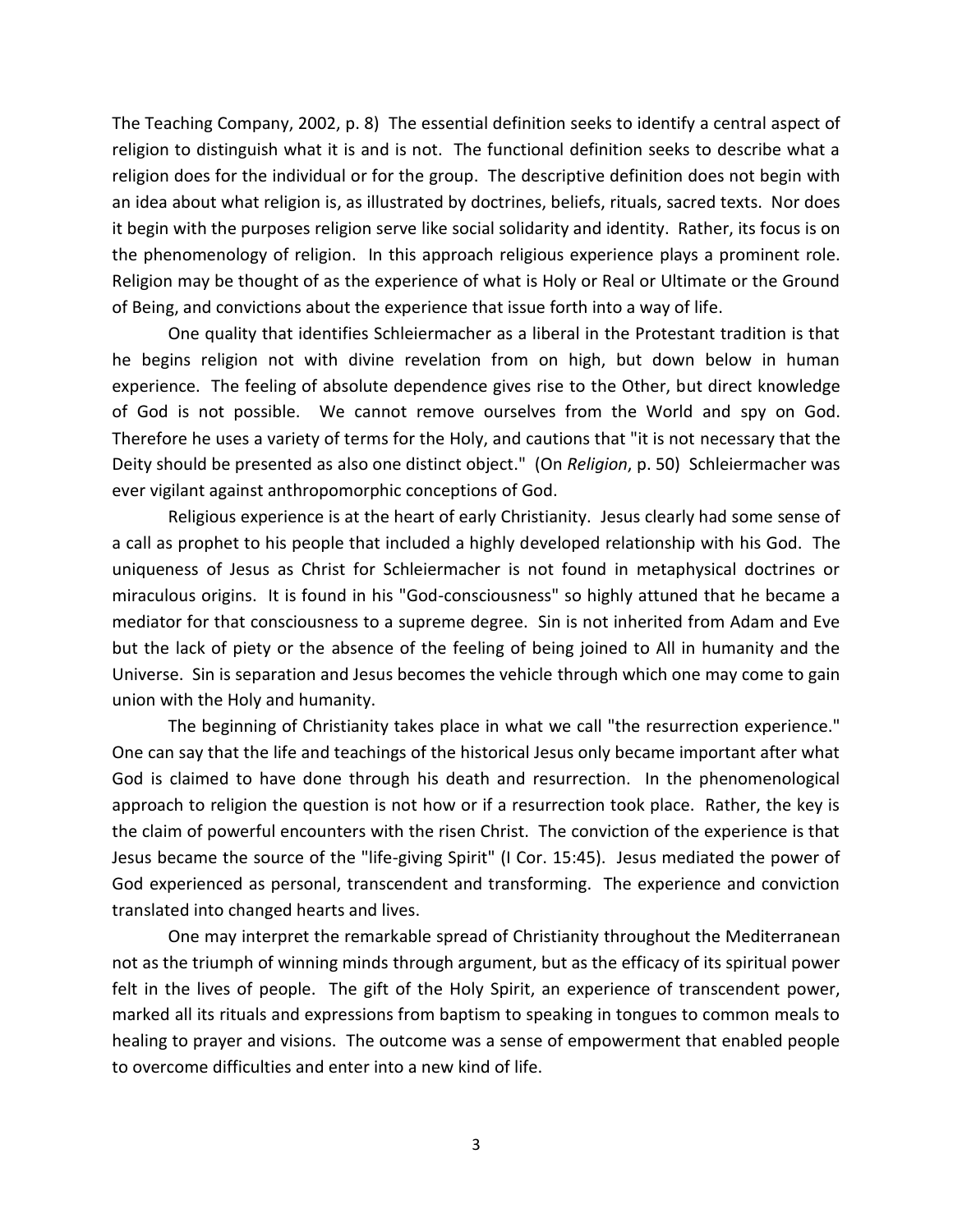As Christianity moved out from its origins, became an imperial religion, developed its institutional structures, established its orthodoxy against a variety of challenges, and consolidated its political power, "official" Christianity represented by the Roman Catholic Church in the West eclipsed "popular" Christianity. While illiterate people were drawn to the Jesus of history, the Roman Catholic Church attracted priests and bishops from the cultured and educated ranks of society. They were predisposed to the rational, the textual, and the ordered, rather than the popular expressions of Christianity that harbored the charismatic and experiential.

In the medieval period Catholicism entertained more popular religion with the rise of a sacramental system, the worship of saints and relics, and the prominence of pilgrimages. The 16th century Protestant Reformers objected to what they considered "superstitious" in the Church like the traffic in relics and indulgences. They made central the Scripture and eliminated the sacramental tradition. They put on academic robes rather than vestments.

The 18th century Enlightenment movement further critiqued Christianity for its supernaturalism, beliefs in miracles and healing, and anything that could not pass the scrutiny of reason and empirical methods. Knowledge was no longer limited to the purview of the Church and became specialized into different branches without central control. The development of science and the study of nature demoted God from a divine power that can be experienced to an idea for debate. Deism became a respectable way to both have and not have God. The value of Christianity was found not in its faith claims but in its capacity to be morally convincing by the standards of the educated class of the 18th century. With this background we move to Schleiermacher's project and its influence on the Transcendentalists.

## **Schleiermacher's Project & the Unitarian Great Awakening with a Nod toward Universalism**

"I do not speak from any reasoned resolve, nor from hope, nor from fear. Nor is it done from any caprice or accident. Rather, it is the pure necessity of my nature; it is a divine call; it is that which determines my position in the world and makes me what I am. Wherefore if it were neither fitting nor prudent to speak of religion, there is something which compels me and represses with its heavenly power all those small considerations." --- Friedrich Schleiermacher, *On Religion*

What so possessed Schleiermacher? From his Moravian upbringing he valued the sense of piety as something fundamental to the religious life. Yet he struggled with the dogmatic quality of Christianity and all the arguments it engendered. He yearned for a spiritual life set loose from the prevailing rationalism of the 18th century, and open to honest intellectual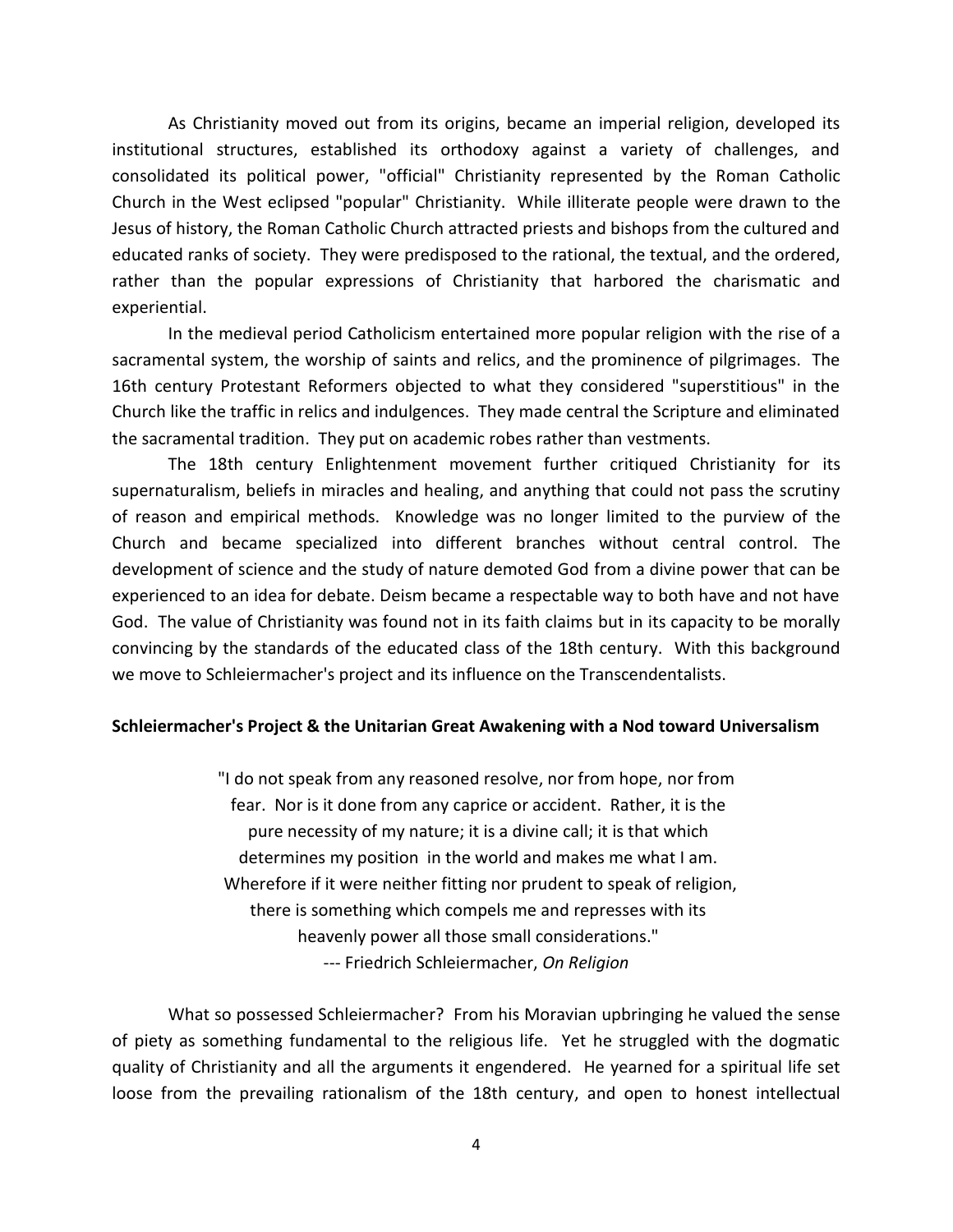examination from any source. He felt called to be a pastor, preacher, teacher and leader of the Protestant Church, and to make it relevant in the lives of people. He wanted integrity of all these things. Thomas Nagel, the American professor known for his work on the philosophy of the mind, might see in Schleiermacher what he described as the "yearning for cosmic reconciliation, that is, for a way of living in harmony with the whole of reality."

I mentioned that one aspect of Schleiermacher's thought that cast him as an early liberal was seeding religion in human nature and experience rather than in supernatural revelation. Now we come to a second marker. Schleiermacher did not believe that Christianity could ignore the claims of the best modern thought. That is, religion is not immune from the progress of knowledge and must be reinterpreted to accommodate the modern world. He was committed to what is true, to what can be known, both in religion and in culture. Therefore, his thinking obligated him toward progress and against outworn forms. Using the famous terminology of Theodore Parker, he endeavored to distinguish the permanent from the transient in religion.

The Enlightenment forces bearing down on Christianity were manifold. Advances in science, especially in understanding the processes of the natural world, undermined supernaturalism. Biblical criticism opened up new understandings of how the scriptures were constructed and cast doubt on their authority as divinely inspired. There began to be a separation between the historical Jesus and the Christ of faith.

The sacred texts of non-Christian religions were becoming available and there was a deeper appreciation for and a curiosity about the wisdom of other cultures. There was a sense of intellectual freedom and discovery in the air that could not be bothered with abstract and convoluted theological arguments, or with staid forms that no longer breathed with life. The birth of modernity was creating a paradigm shift. What possessed Schleiermacher was how religion was being shuffled off to the side and reduced at best to morality. He wanted to authentically reclaim its centrality for modernity.

The irony is that it was the Romantic Movement that inspired Schleiermacher in his rehabilitation of religion while becoming the primary target of his mission as the cultured despisers of religion. His familiarity with the Romanticists of Berlin began with invitations to literary gatherings. When the Wednesday Club was organized he became a member. All the leading lights of the new Romantic schools gravitated there. It was the Berlin version of the Transcendental Club. The literary conversation and free exchange of ideas, the effort to refine the artistic sense and exercise imagination, and the friendships shaped Schleiermacher.

During this period the Romantics provided a fertile soil in which to cultivate major themes of his thought. Among them was the importance of the individual, a high regard for artistic feeling (that was similar to religious feeling) and the power of intuition, and the wonder of the Universe with its storehouse of revelations, active and glorious, containing all. For the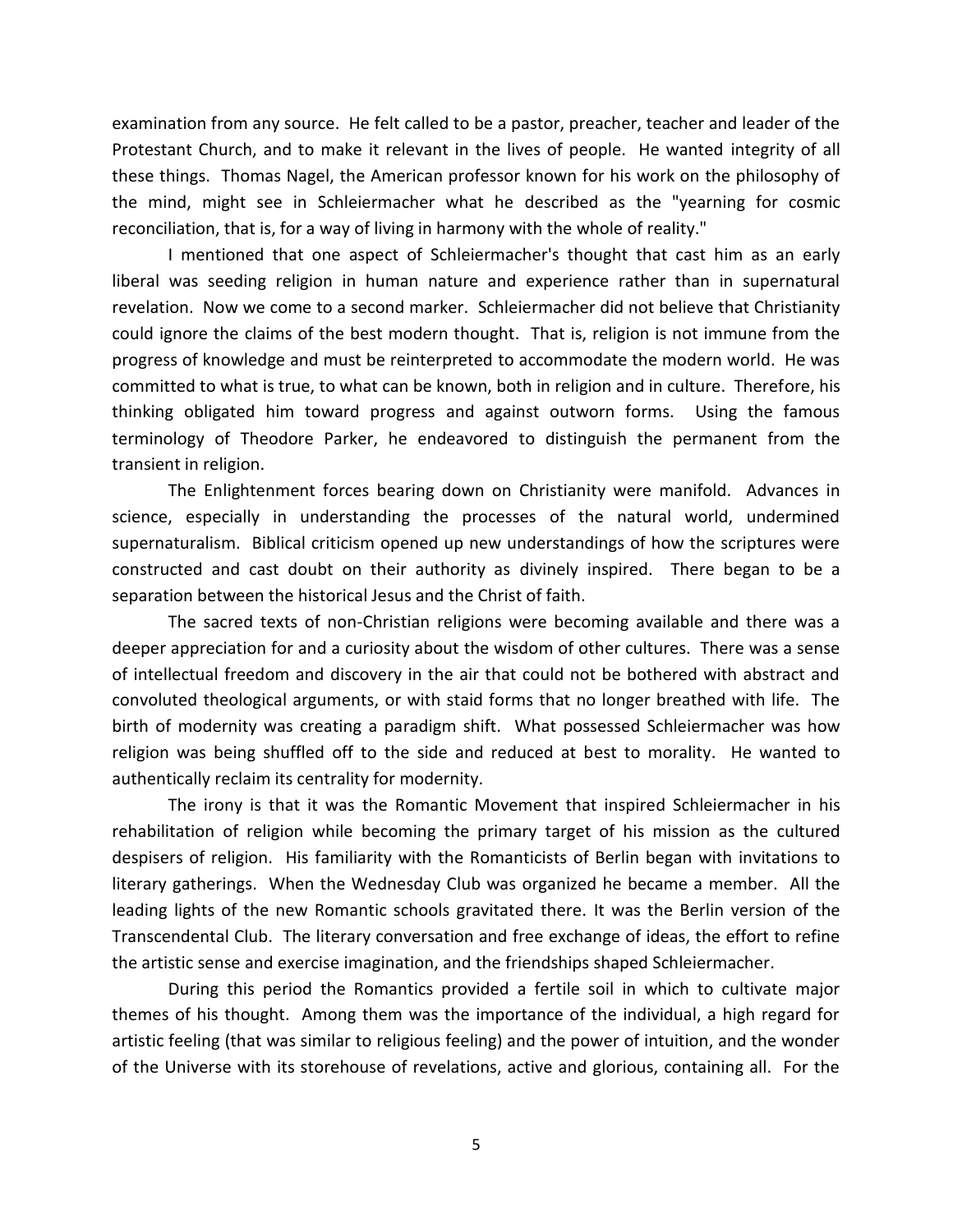philosopher, this was gourmet intellectual fare while the standard bearers of the old classical school argued over the crumbs of stale bread.

The pastor, however, was disturbed by the abandonment of institutions and in particular the low regard for religion. He shared some of the criticisms but thought that the objections were not about true religion. So he wanted to introduce his literary companions to what they were missing, the central importance of religion and how it gave substance and purpose and meaning for living. He wanted them to see with the same enthusiasm the artistic canvas of religion.

Schleiermacher's project was to articulate a mediating theology between authoritarian confessional orthodoxies and radical Enlightenment thought that lifted reason above religion. The Romantic Movement provided the third way with its emphasis on the exploration of the interior life of the individual. The Romantics were also critical of religion as they understood it, but if they were persuaded to see the light they could participate in the renewal of religion and Protestant Christianity as its most developed expression. So his philosophy aimed to preserve the integrity and irreducibility of religion, to defend its relevance and importance.

Like the Transcendentalists who desired to strip away the husk of religion to have an original experience of what germinated its outer forms, Schleiermacher desired to move past all the varieties of religious expression to religion itself, to its origin, to its spiritual Big Bang or that unmediated point of contact between a person and Life, which is a divine life that belongs to the individual and is also bonded to the unity of all Life, the harmony of the Universe.

The point of contact is interior and begins as a sense of self alienated from its larger source. There is a discontinuity that suggests an Other. The religious feeling is the awareness of absolute dependence upon the Universe. Piety is coming to terms with the source of your being. It encompasses both humility and exaltation. It is the feeling of relationship between the finite and the Infinite. It is living in this awareness.

This was a revolution that earned from some the recognition that Schleiermacher was the founder of liberal religious thought. He rescued Christianity from the cultural forces that weakened its power. He did this by placing Christianity within the larger context of religion redefined and set apart so that religion became the interpreter rather than the interpreted. Debates over the proofs of God, the authority of the Bible, miracles, etc., were no longer important to the definition of religion. Religion at the bedrock is not about knowing or doing. Doctrines, forms and creeds are expressions of religion, secondary to the core of religion which is an experience of the Holy as a living reality. Experience needs no proof. It is its own validity. This trumps any reduction of religion to something else. It also solved the problem of other religions because all develop from a common experience of absolute dependence that issue forth in some form of God-consciousness.

While Schleiermacher refurbished religion and Christianity to accommodate their challenges, that liberal project took a conservative turn. In *The Christian Faith* he took up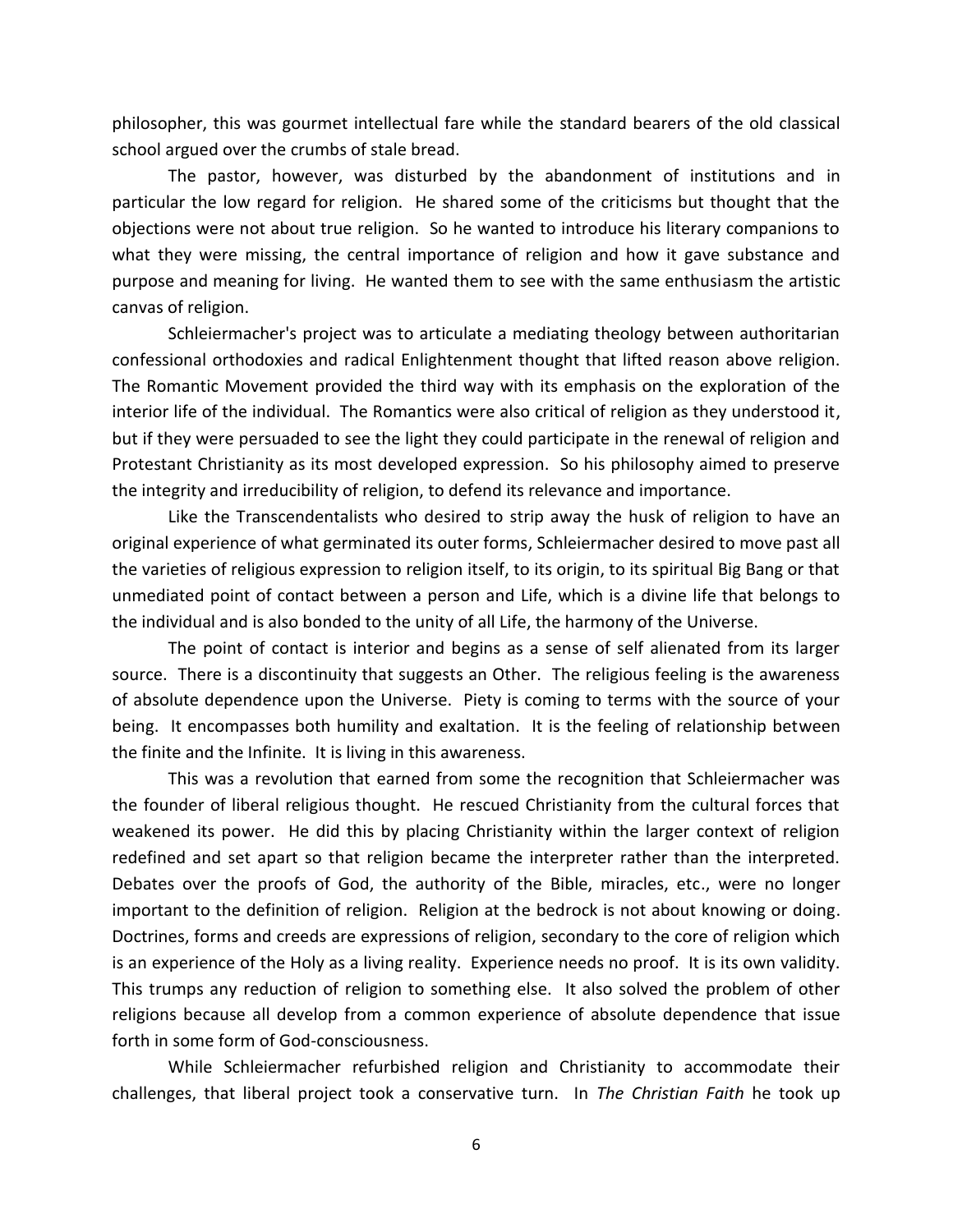traditional Christian doctrines and systematic theology in order to rehabilitate them. Critics on the right and the left were not satisfied. On one side were those who believed that he betrayed his original groundbreaking work by shoehorning it back into the traditional categories of Christian dogma. On the other side the orthodox found some doctrines so reinterpreted that they could not be recognized at all. A case in point is Schleiermacher's universalism.

To begin with, he was hesitant to approach notions about life after death. Anything a person may know is tethered to human experience in this world. Immortality of any kind moves outside of this boundary and thus to entertain notions of life after death is speculation. That is not the field of theology. Indeed, since we cannot know what is outside of actual experience, eschatological themes are thinned out to the point of disappearing.

So he takes the doctrine of "reprobation," the idea that God predestines some people to hell, and creatively reshapes it. One problem with its original definition is that it presents God in a capricious light. To solve this problem he removes reprobation from its metaphysical orbit outside the natural world, and chastens the scope of its meaning.

The argument is that God's concern is for all of humanity and that the redemptive power of the God-consciousness in Jesus was not for select people but would progressively widen to include all people, i.e., humanity. This makes eternal damnation obsolete.

In its recast connotation, reprobation refers to those individuals in this world who have not yet fallen under the redemptive influence of Jesus. There is predestination but it is towards universal salvation or the perfecting of God-consciousness in this world. The life of faith is not about gaining that consciousness during an earthbound temporal journey on the way to an eternal better place. The end of a life of faith is the difference it makes to be under the influence of the Infinite. Salvation is about living a God-conscious life in this world.

Another curious argument he makes against hell is that the blessedness of the redeemed would be compromised by their sympathy for the damned. Even the suffering of the guilty is not enjoyed but pitied. Suffering elicits sympathy, especially when the saved remember how in a time past they were no different from those condemned to misery. Eternal suffering also rubs against the very grain of Holy intention which is to affect its union with humanity, or the restoration of all souls.

Schleiermacher's universalist argument did not gain much traction in Germany, and I do not know if it was a direct influence on the Universalist side of our tradition. What is interesting is that his arguments are not based on scriptural interpretation, but are more philosophical. What he did share with American Universalists was a sense of the aberration of a loving God betraying that divine character by choosing to condemn some people to eternal torment. In Schleiermacher's restructuring of Christian dogma, he modified divine determinism so that it rescued God's character by means of universalism.

Schleiermacher's project shared in spirit the motivations of the Transcendentalist movement. Both were critical of dogmatic religion and formalism. Both sought a source of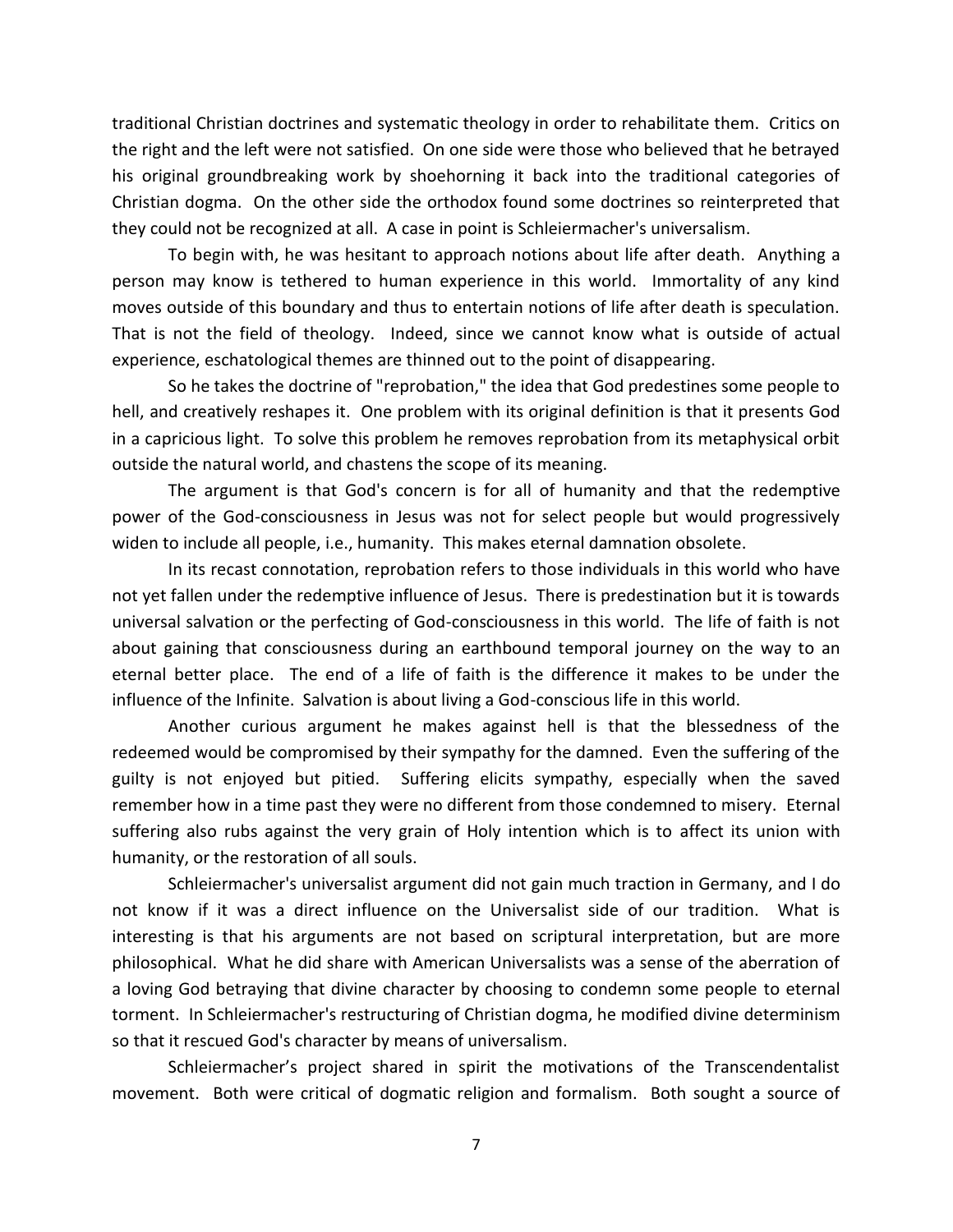religious authority not grounded in supernaturalism, rationalism, or materialism. Both wanted to introduce a sense of vitality to the religious enterprise that escaped the reductive tendency of the modernist impulse. Both hungered for religion that was first hand, for what Emerson called in the Divinity School Address an "original relationship to the Divine."

Idealism and Romanticism provided the way forward. As a scholar of Plato, a traveler within the Romantic circles of Berlin, and a philosopher with a talent for articulating dialectic thought, Schleiermacher was positioned to make the breakthrough in the understanding of religion that gave an intellectually viable platform for the Unitarian Great Awakening so eagerly yearned for by the leading lights of second generation Unitarianism in New England. That revolution located the authoritative source of religion and Christianity in personal religious experience.

While Schleiermacher was a centralist offering a mediating position between rationalism and supernaturalism in the effort to resurrect religion, the Transcendentalists cast about for any spiritual fresh air that might provide relief from the dry rational intellectualism of the Unitarian establishment. After winning space from orthodox Calvinism, Unitarianism lost its innovative spirit. This felt need for a revitalized spiritual energy bonded the Transcendentalists. It formed the basis of their "like-mindedness" but Transcendentalism itself was a broad term resisted by some of its members, most notably Emerson, and does not represent a structured philosophy or theology in the vein of Schleiermacher. Perhaps the very influence of the Transcendentalists in American culture is in part due to their wrestling with abstract ideas in a language open to wide interpretation.

Transcendentalism was the spirit of a small group of reformers seeking a new expression of liberal religion and intellectual, literary and social thought. This spirit displayed a common tendency toward intuitive philosophical methods, and a romantic approach to the universe. It was optimistic about human nature and the capacity to understand the underlying structure of life. It afforded a sense of participating in an awakening and a protest, especially against the formalism, tradition and conformity embedded in both religion and literature. The religious task was boldly stated by Emerson as he encouraged the graduating seminary students at Harvard to be new-born bards of the Holy Ghost. That same spirit went beyond religion to embrace social morality, civil rights and economics.

The Transcendentalist spirit was inspired by a variety of sources, not the least of which was German Idealism and Romanticism, and in particular Schleiermacher's work. The essay on *Schleiermacher and the Transcendentalists* by Robert D. Richardson, Jr. describes in detail the course of that influence, especially on Emerson. It is interesting to note that Emerson said that Schleiermacher had never been one of his great names. Yet Richardson finds from 1829 on threads of Schleiermacher work running through Emerson's, and thereafter a suggestive parallel in religious thought. In addition, Schleiermacher's writings exerted important influence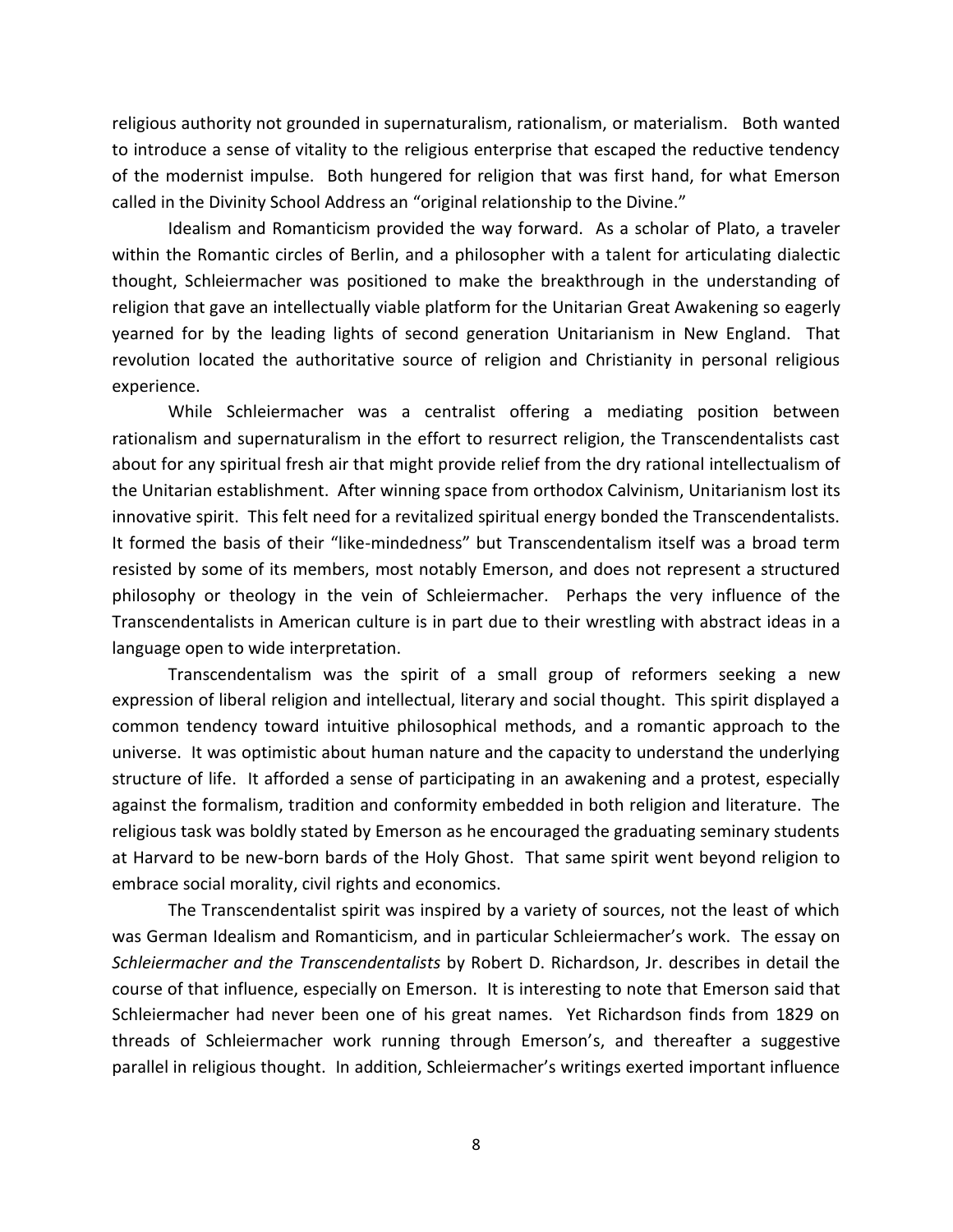on Orestes Brownson, George Ripley, Theodore Parker, James Freeman Clarke, and Frederic Henry Hedge.

In the contest with establishment Unitarianism the Transcendentalists called upon Schleiermacher to defend their views. Indeed, the controversy over Emerson's Divinity School Address became an argument over Schleiermacher. Andrews Norton, a noted biblical scholar and professor at Harvard, was a leading proponent of the old school. He objected to the speculation that surrounded higher biblical criticism, and thought that Schleiermacher's influence eroded belief in the personality of God and the historical validation of Christianity. For Norton, the biblical miracles substantiated Christianity while the transcendental "religious sentiment" was too vague to give evidence for the claims of the Christian faith. He considered Emerson anathema persona and Parker riddled with "pantheism," a charged often brought against Schleiermacher.

One must recognize with a bit of irony that the "intuition" of the stuffy Norton was correct. All the forces represented in the American assimilation of Schleiermacher weakened the foundation of Christian Unitarianism anchored in biblical authority. Replacing the witness of historical Christianity grounded in the Bible was the individual who did not need any mediation with the divine. To this day a doctrine of the church remains confused in Unitarian Universalist circles. The religious authority of the individual supersedes institutional structures that provide cohesive identity. Thus there is a constant need for the creative energy that goes into the redefinition of who we are as a people of faith illustrated by the popular coaching of elevator speeches. My own approach to this quandary as many in Prairie Group will recognize, is to focus on the organizing principle of covenant and to shift the primary question from who we are to whose we are. Both counterbalance the excessive weight of individualism and lift up the relational quality of our theology.

It was George Ripley who took up a rigorous defense of Emerson against Norton. The 419 printed pages of rebuttal included an extensive presentation of Schleiermacher that was the most comprehensive review of his religious thought in English in the first half of the nineteenth century. While Ripley labored to correct the image of Schleiermacher as an "infidel" in the polarizing language of Norton, the contest over the province of religious authority only sharpened. We now know the outcome of that contest. The new school figures like Emerson, Ripley and Parker effectively carried Schleiermacher into the American religious liberal context. Norton belonged to the past and the Transcendentalists to the future.

Religious authority and authenticity shifted from outward forms to the interior life of a person. Any idea, principle or conception that does not come from reflection upon an individual's own feeling is adopted or secondhand. Knowledge about religion is not the religious life. (Woe to Unitarian Universalists.) For Parker, the "religious element" is natural to all people. From it springs religion, and in the Christian context the only eternal element is the Word of God or truth received through experience. The Word inspires moral courage in the

9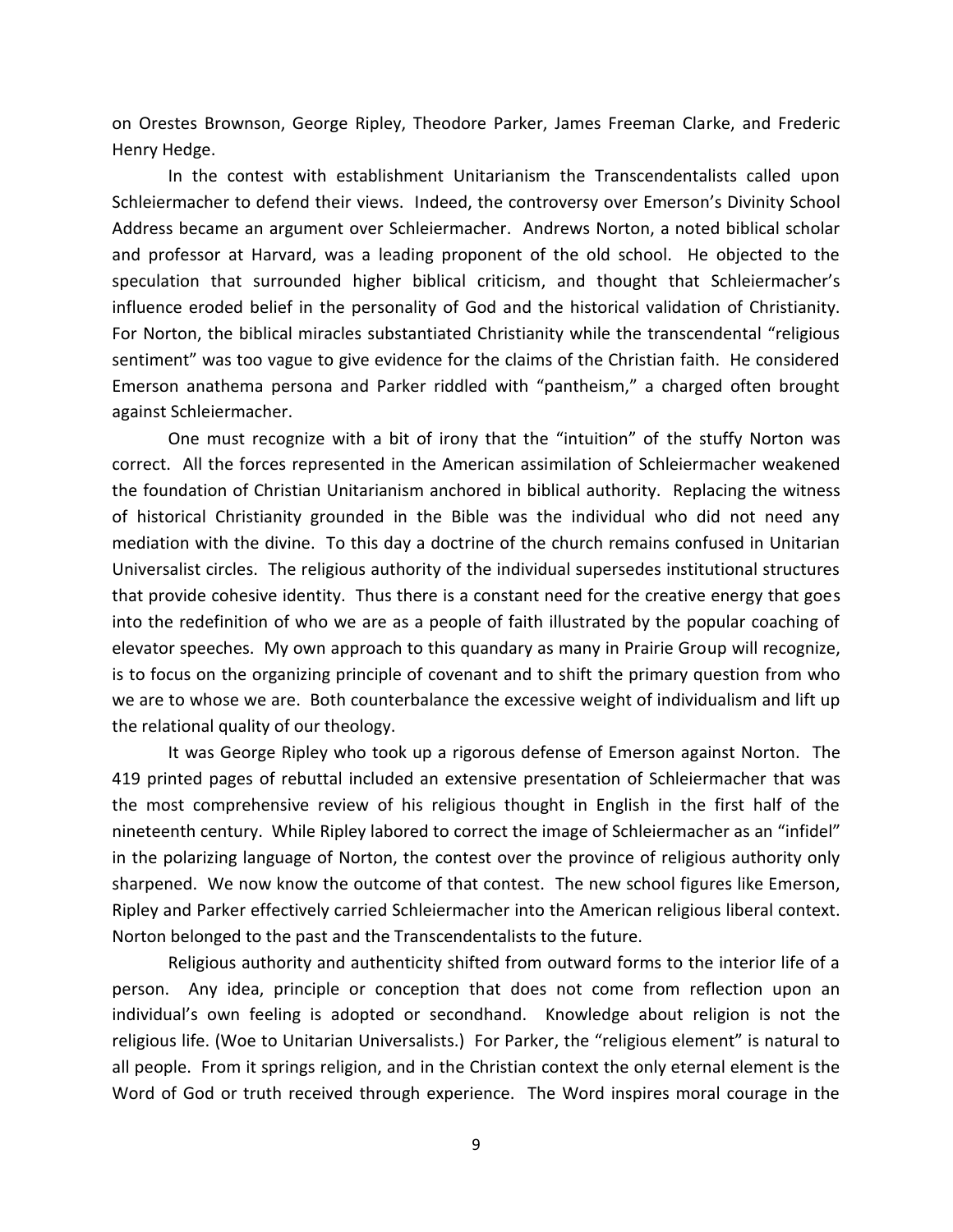direction of protecting and nurturing human dignity. So Parker was involved in social reform movements not to prove his goodness but as a call of faith in response to the Word.

Likewise, Emerson located religious authority in the individual. It flowed through a person as moral sentiment and as noble instincts in congruence with the immanent divine power that inhabited people and nature. The religious life was cultivating this connection. That union gives instruction for ethical action. Spiritual truth becomes moral ideal that leads to Walden Pond and Brook Farm. In essence the Moral Law is progressive, always moving forward to political, social, religious and educational reform. Since that Law is universal and available to all, human beings are equal and related. The purpose of community is for the communication of inspiration as it is individually experienced and reflected upon, and for the opportunities for growth provided in communal experience not available in isolation.

Of course, the problem inherent in all idealism is that Plato needs Aristotle to be grounded in the realities of the human condition which are complex and often ambiguous. Pragmatism sobers romanticism. To explain the hobgoblin of my mind, all you need to know is that basically I am an idealist who trusts Aristotle more than Plato. To explain similar tensions within Unitarian Universalism today, all one needs to understand is that we are the inheritor of both the Enlightenment and its critic, the Romantic Movement through Transcendentalism. Here we stand, or perhaps it is more descriptive to say here we wobble.

Finally, the influence of Schleiermacher also inhabits the notions of freedom and diversity in Transcendentalist thought. Schleiermacher understood that the project of the Universe was to find its place in the particular heart of each person, and that it took the individual expression of the Universe working through a person to give the full picture of the Unity of all things. Each contributed his or her part to the mosaic. One should expect, therefore, difference in the articulation of beliefs. What is important is the freedom of expressing the truth as one receives it, and through that expression in community enabled to test it and refine it.

Diversity is not a threat in his thought because it expresses the working out of the will of the Universe which is always toward a dialectical harmony. The person includes the Universe, and through a person the Universe is "capable of an endless number of characteristic manifestations." (*On Religion*, p. 51) The Universe communicates itself through the multitude, and the multitude communicates the unity of All. "In life, the necessary element is taken up, taken up into freedom." (ibid, p. 51)

The purpose of "religion does not, even once, desire to bring those who believe and feel to one belief and one feeling. Its endeavor is to open in those who are not yet capable of religious emotions, the sense for the unity of the original source of life." Each person "is a new priest, a new mediator, a new organ" of the Infinite. (ibid, p. 55) "Religion is the natural and sworn foe of all narrow-mindedness, and of all onesidedness." (ibid, p. 56) For Schleiermacher, religion and humanity are part and parcel of each other. The "most holy" religious feeling is

10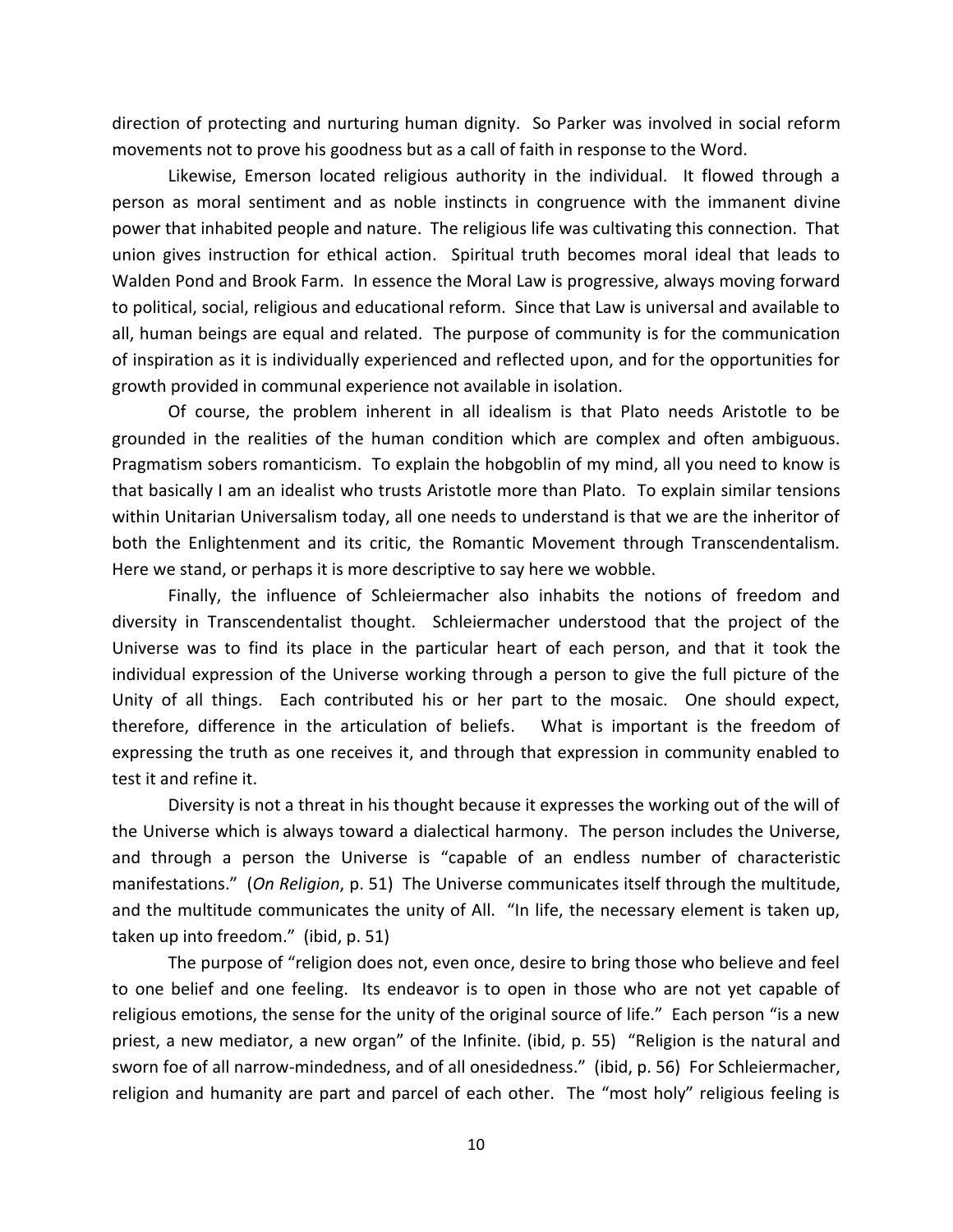found in the consciousness of "existence in the whole of humanity." (ibid, p. 72) The humanity in each individual is a revelation of "undivided humanity."

The Church is better built around union than uniformity. (Perhaps this is another helpful insight for Unitarian Universalism today.) Teachers and preachers need the freedom of belief and action for the Universal power to affect its end. So Schleiermacher was a strong supporter of the separation of church and state, resisted placing too much power in hierarchal forms, and argued that truth and freedom formed the basis of Protestant worship.

James Freeman Clarke, in a letter to Emerson in 1835, caught the significance of Schleiermacher for Transcendentalism when he wrote that the German theologian was the defender of the "intellectual dignity" of "the religious principle." With Schleiermacher in hand, religious experience upended the arguments over dogma, doctrine, and miracles. Here was a pious man who intellectually grounded the importance of the individual, the imperative of freedom, the value of diversity, and the call to reform in a religious context. In a way, and with apology to Emerson, the Transcendentalists hitched their wagon to his star.

The early and liberal Schleiermacher, along with the European romantic and idealistic revival, opened a door through which the Transcendentalists transported themselves from a closed house to an open field. Schleiermacher's philosophical theology was the vehicle the Transcendentalists crowded into and at the border of institutional Unitarianism presented a legitimate passport for passing to the other side. Once there, there was no conservative turn back. The opportunities for exploration scattered the passengers and in the Unitarian Great Awakening there was a diminished focus on preserving and strengthening Unitarianism as a religion.

Schleiermacher's project concluded in taking the Universal and bending it back somewhat awkwardly into its ultimate particularity which was Christianity, and more specifically Protestant Christianity. While for the new light Unitarians the universal principle grounded in the individual diffused Unitarianism. We still struggle to put Humpty Dumpty back together again. Indeed, for many that is altogether a dead project, like apologizing for an anthropomorphic God. While I do not share Schleiermacher's Christian triumphalism, my interest follows somewhat in his direction. That is, articulating a broad institutional and spiritual continuity between our liberal tradition and new interpretation, and binding the contemporary Unitarian Universalist faith journey to a larger religious context from which it both draws and contributes.

## **The Life of the Spirit**

"With all your science can you tell how it is, and whence it is, that light comes into the soul?" -- Henry David Thoreau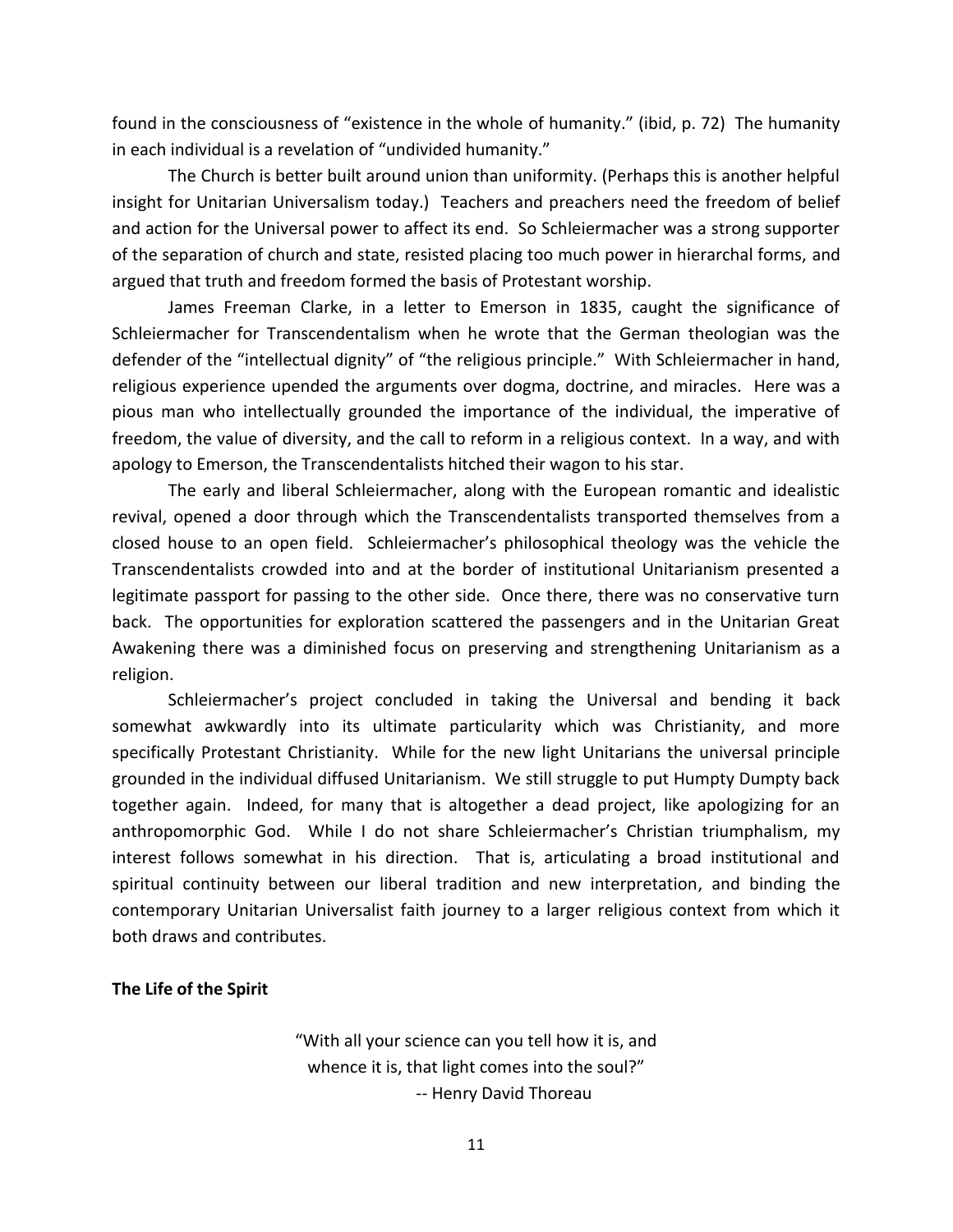What the new brain science tells us is that the mind is so constituted that it is compelled to find a story, to weave together facts and experience and imagination into a narrative. In the religious sphere narratives are created to impart a sense of place, of being located, of participating somehow in a purpose that moves beyond the self. The mind does not easily tolerate loose ends, especially when that loose end is one's self. The mind strives to fill the gap, to connect parts together, to collect moments into a travelogue that gives birth to a plot and a role for the person.

To be human is to fashion and tell stories against the dark, against limitless time and space, against our transience, against the terror of nothing, against our ultimate dependence. Religious stories order our lives by expressing something about who we are and what we are meant to be. They give moral direction and frame right relationship. A story by its very nature constructs a space where one belongs and is connected to others.

Being human we desire a context where our little story finds itself integrated into a larger story. One interpretation of the power of extremism today is that for the lack of finding a meaningful place in the disjointed structure of modern society, the isolated and deconstructed person is drawn to a vision that makes him or her a valuable agent even unto death of a plan to remold the world of the Many into the forced cohesion of the One.

Now the story I tell about our faith concerns *the life of the spirit*. This phrase has resonance with our Hebrew, Christian and Protestant roots, with the religious thought of Schleiermacher and the Transcendentalists, and can be translated into other traditions.

It has resonance in my life because I encountered the capital version of the spirit as a young man. That religious experience is accurately described by Schleiermacher. It was both humbling and exalting. It was a conversion experience toward what Schleiermacher would call God-consciousness. So it is that I know and believe in the power of transformative experiences in the lives of people.

A power other than my own washed over me, a power some would call the Holy Spirit and I do not resist that naming for it matters not what it is called. Its reality as a lived experience is so complete that I still live off it today and do not feel the need to seek it again. That power brought me to my knees, poured humility into my soul as one ultimately dependent, and yet lifted me to the holy place on the mountain where burning bushes live and you are burned with a glory beyond the self that touches you and leaves it mark forever. I could see the spinning Universe and it was overwhelming except for the fact that it also existed in me. I was called to consciousness and it required a response.

I dedicated my life to the ministry and acquired the title "Reverend" though I do not bear that designation because I am innocent, or because I have never known trouble or doubt, or because I have never failed or chosen wrongly, or because I am invulnerable to temptation. The title is not a sign of a perfecting character. It is a sign of commitment. That commitment is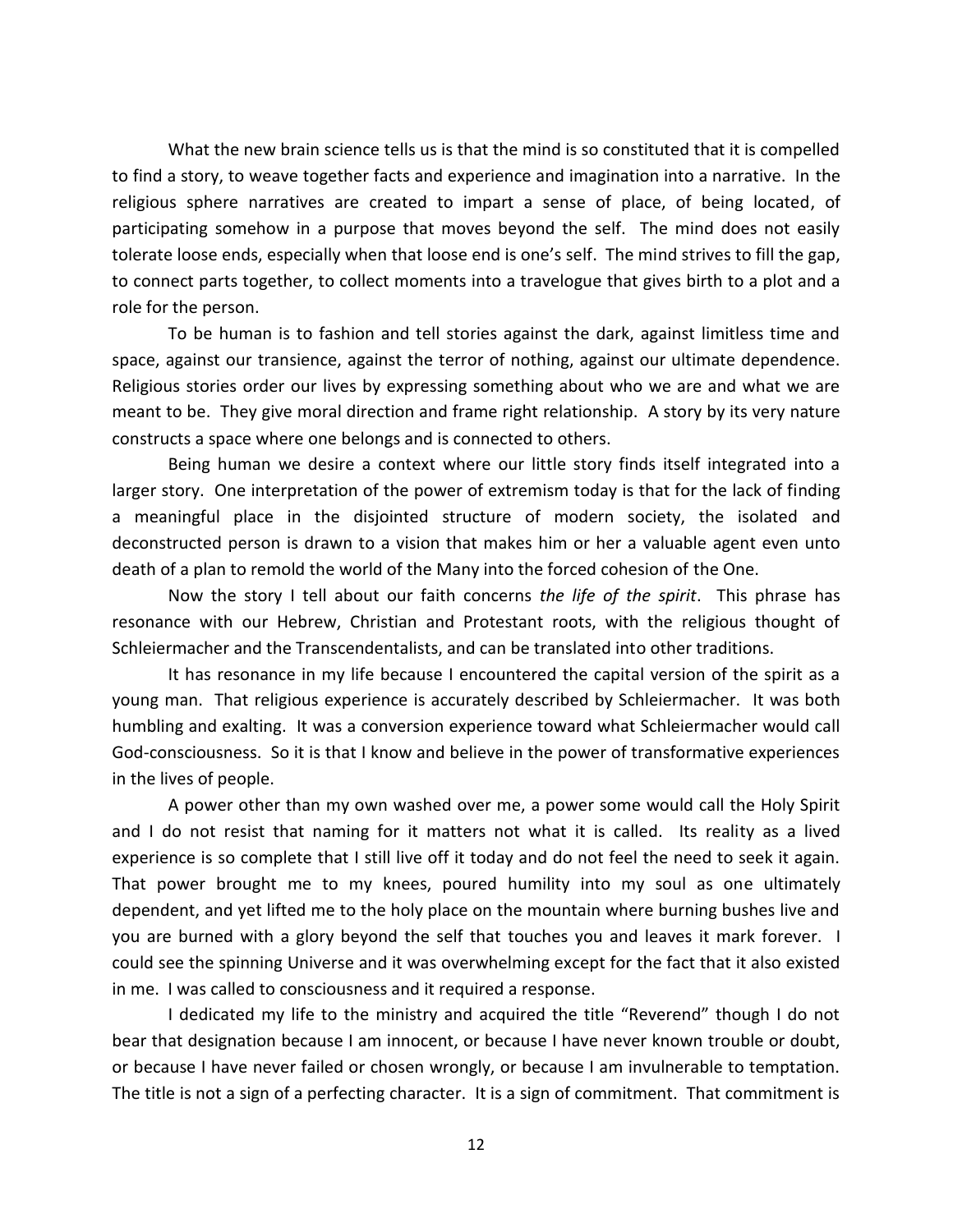not to a professional career, but to the professing of a way of life called the life of the spirit. It is a way of life with people and the Holy which dwells within us and among us and apart from us, which makes me something of a small "t" trinitarian in Unitarian guise. It seems that I am capable of all kinds of heresy under the promptings of the spirit. Emerson, at least, would approve.

The spirit is not separate from our anthropology. We are of the earth, made of dust and water. We are creatures of clay and star stuff, born of the earth and destined to return to it. But here is the miracle and the mystery: we are more than body for there is a spirit. We are mind and body, and the clay and consciousness and spirit are part of each other. The body gives expression to the spirit, and the spirit is the glory and the fulfillment of our psychophysical being.

And the wonder is this: how did we come to have body that is spirit? In Genesis the poet/priest/story teller speaks of God breathing into the clay, melding spirit and body. The anthropologist Loren Eiseley tells another story.

He points to how forty thousand years ago in the bleak uplands of southwestern Asia, a man, a Neanderthal man—a man whose face might cause you some uneasiness if he sat beside you and whose genes flow through *Homo sapiens*—such a man existed with a fearful body handicap in that ice-age world. He had lost an arm. But still he lived and was cared for. Somebody or some group of people in the tree of our evolution loved this maimed creature enough to cherish him.

Eiseley writes that looking across the centuries at our ancient ancestors one can see a faint light, like a patch of sunlight moving over the dark shadows on a forest floor. It shifts and widens and even winks out, but comes again and persists. It can be put to death on a cross but rises again. It is the spirit evolving, coming to life within the body and mind. It is the human spirit, however transient, however faulty people claim it to be. And it is this inner light that finally defines our humanity, which engenders courage and gentleness, some freedom beyond instinct, beyond flight or fight and toward love.

Take the story you want. Both speak the same truth, that what we are without that light, the spirit, is something less than human. Our redemption from partiality, selfcenteredness, and the sin of unconsciousness, is the quality of the spirit.

That spirit is not a thing. You cannot locate it with an X-ray. You cannot discover it with an autopsy. It is not an organ. Yet it is natural to us, not supernatural. The spirit came to us through our evolution, and perhaps it is the universe becoming aware of itself or perhaps it is the Universe calling us to be awake. For the spirit is our capacity for appreciative awareness.

The spirit functions as the discernment for what is good and just and beautiful and loving. It is the light that comes into the soul. The spirit calls us out from ourselves to be in right relationship with others. The spirit is the highway that connects hearts, which makes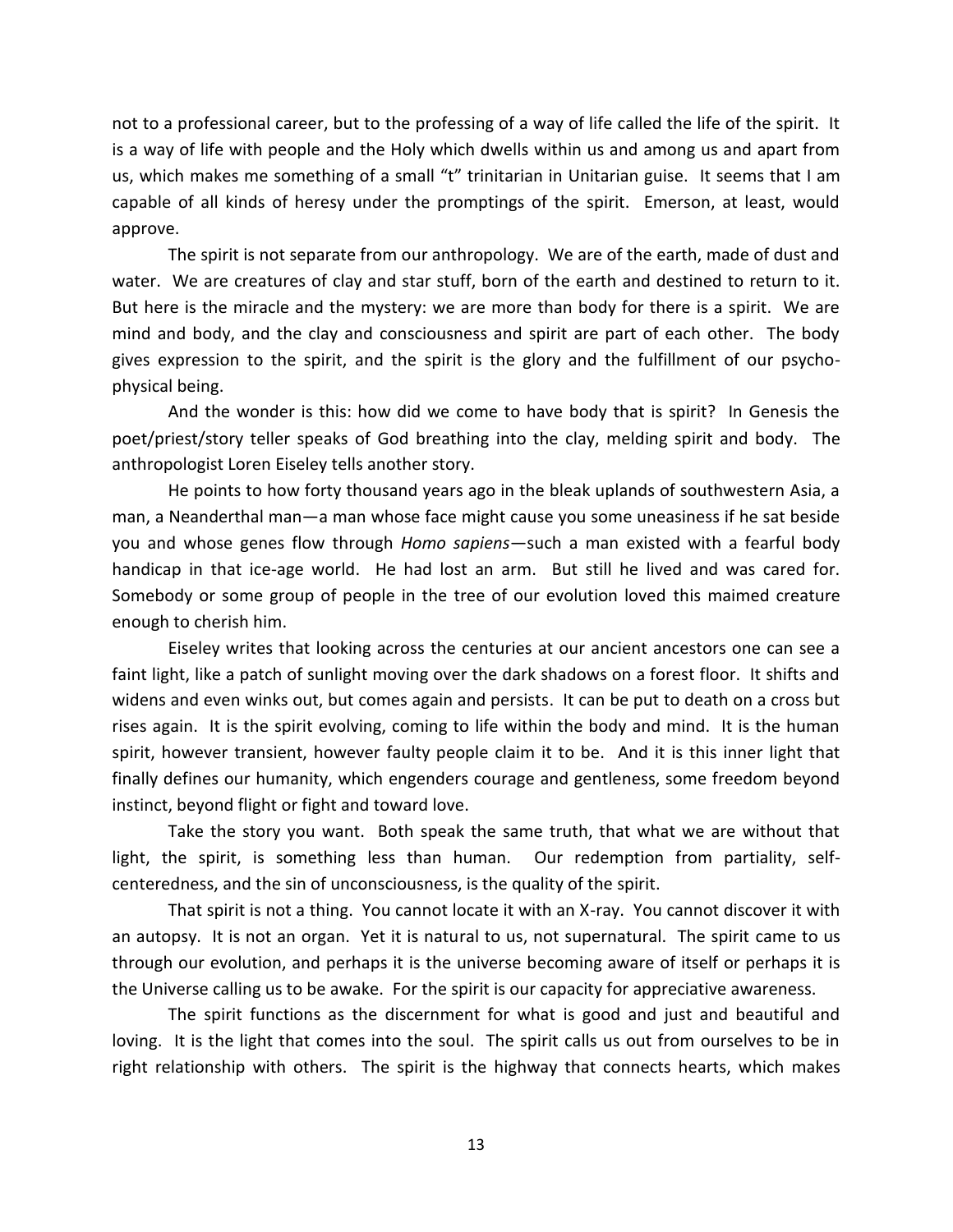compassion possible, and gives us the capability for covenant making. It is the spirit of a people bound in covenant that creates our church.

And the remarkable thing about the spirit is that it knows no color, and will not be defined by gender or sexual orientation or tribe or political party or any of the ways we separate ourselves from each other. The purpose of the church is building a loving community with a theology and story to allow that quality of the spirit to flourish.

Our church serves the life of the spirit. It is greater than the sum of its parts. We nurture and grow that spirit, and protect it from everything that would diminish it. And the role of its clergy is to help people become aware of and sensitive to the spirit, to testify to its power in his or her own life, and to help discern the call of the spirit for the congregation in its context.

Thus do I bear witness to the life of the spirit, how it has blessed me and called me to be and to do what is beyond my self alone. Thus I bear witness to the resulting conviction rooted in religious experience that we have each in our own way been called to be stewards of the spirit, our most precious gift, in this tradition we are committed to serve. It is a life worth living, and worthy of our best endeavors. So may it be. Amen & Amen & Amen.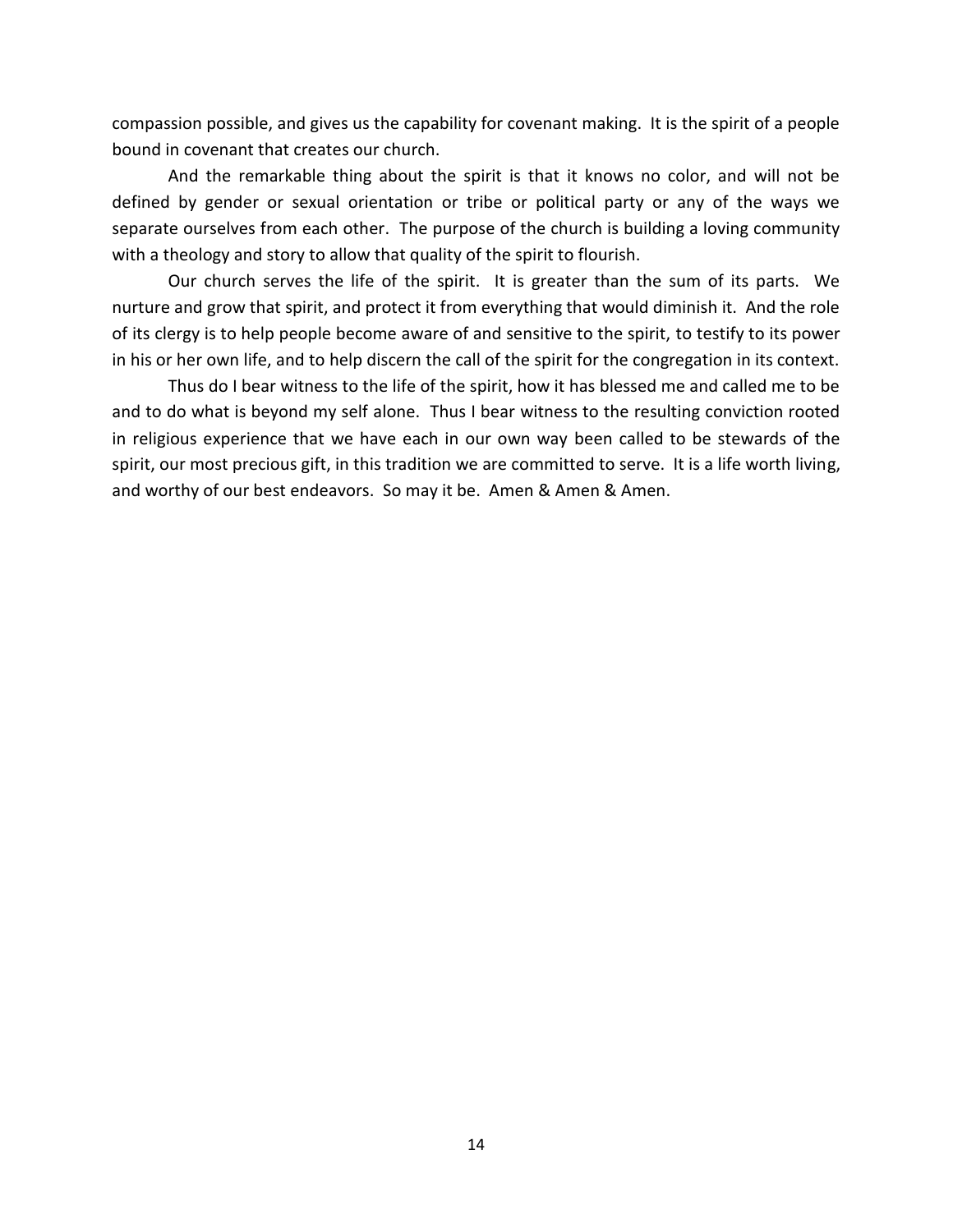## Bibliography

Bauckham, Richard, "Universalism: a historical survey," *Themelios* 4.2 (September 1978): 47-54.

- Brandt, James M., *All Things New: Reform of Church and Society in Schleiermacher's Christian Ethics*, Westminster John Knox Press, Louisville, 2001.
- Conkin, Paul K., *American Originals: Homemade Varieties of Christianity*, The University of North Carolina Press, Chapel Hill, 1997.
- Copelston, S.J., Frederick, *A History of Philosophy, Volume VII*, Image Books, Doubleday, New York, 1994.
- Dorrien, Gary, *The Making of American Liberal Theology: Imagining Progressive Religion 1805 - 1900*, Westminster John Knox Press, Louisville, 2001.

Eiseley, Loren, *The Immense Journey*, Vintage Books, New York, 1957.

- Gura, Philip F., *American Transcendentalism: A History*, Hill and Wang, New York, 2007.
- Hutchinson, William, *The Transcendentalist Ministers: Church Reform in the New England Renaissance*, Beacon Press, Boston, 1965.
- Johnson, Luke Timothy, *Early Christianity: The Experience of the Divine*, The Teaching Company, Chantilly, Virginia, 2002.
- Marina, Jacqueline, ed., *The Cambridge Companion to Friedrich Schleiermacher*, Cambridge University Press, New York, 2005.
- Olson, Roger E., *Was Schleiermacher a liberal theologian? (If not, who would be?)*, http://www.patheos.com/blogs/rogerolson/2012/09.
- Olson, Roger E., *What is theological liberalism?*, http://www.patheos.com/blogs/rogerolson/2012/07.
- Richardson, Jr., Robert D., "Schleiermacher and the Transcendentalists," *Transient and Permanent: The Transcendentalist Movement and Its Contexts*, Charles Cooper and Conrad Edick Wright, ed., Massachusetts Historical Society, 2000.
- Schleiermacher, Friedrich, *On Religion: Speeches to Its Cultured Despisers*, trans. by John Oman, B.D., Forgotten Books, www.forgottenbooks.org, 2012.
- Schleiermacher, Friedrich, *The Christian Faith*, H. R. Mackintosh and J. S. Stewart, ed., T & T Clark, Edinburgh, 1999.